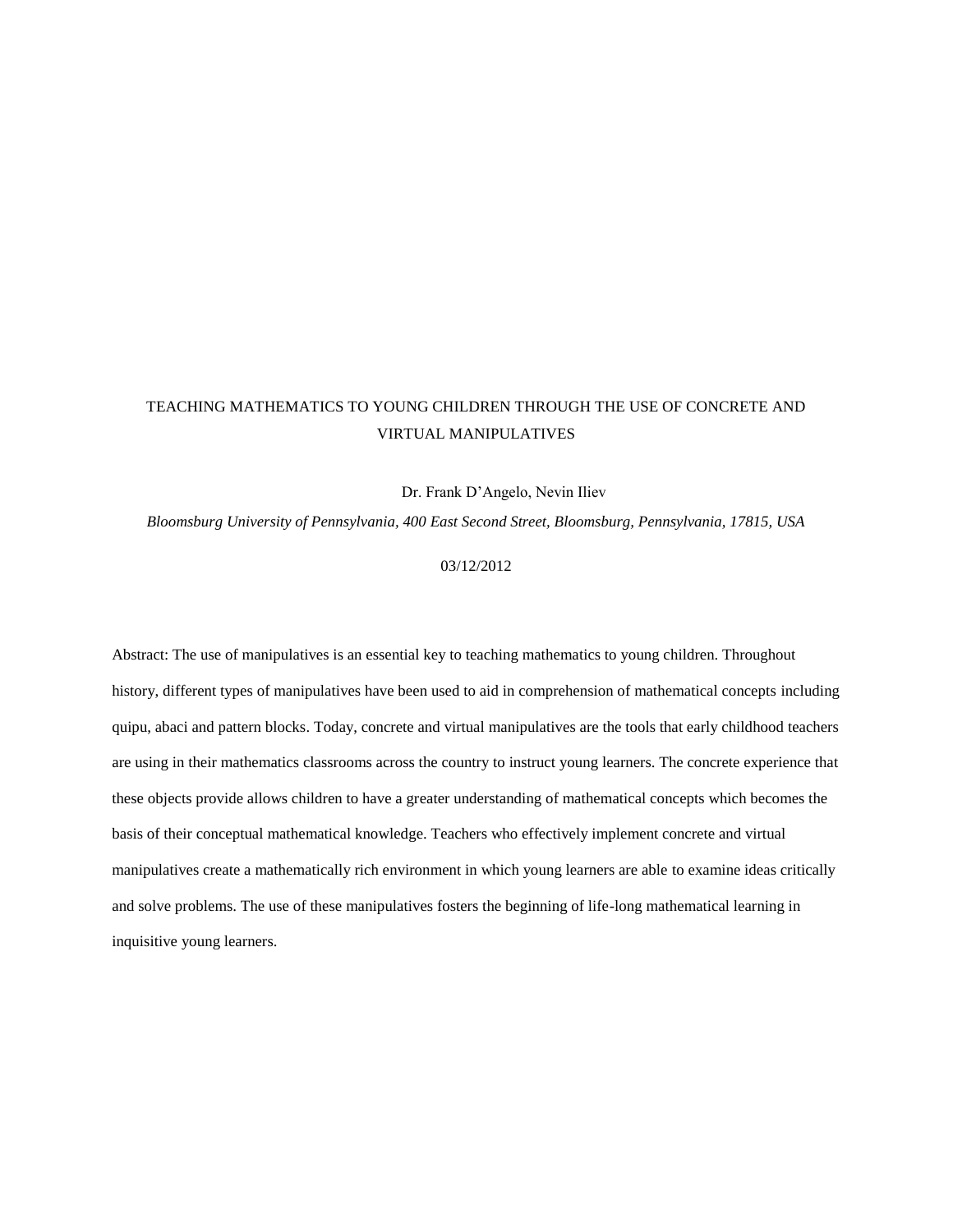Use of manipulatives in classrooms significantly helps young learners to build strong mathematical foundations. Concrete manipulatives such as counters, pattern blocks, base ten blocks, geoboards, Unifix cubes, fraction strips, and Cuisenaire Rods and virtual manipulatives are the tools that early childhood teachers are using in their mathematics classrooms across the country to instruct young learners. The experience that these objects provide allows children to have a greater understanding of mathematical concepts that become the basis of their conceptual mathematical knowledge. Since a child's development, especially in math, occurs in his or her early years of school, it is important for children to have multiple exposures to a variety of mathematical tools. Additionally, children need to be immersed in math experiences and have discussions about their experiences with their peers since listening to different perspectives on an idea can make a person see concepts in a diverse light. Students should have as many hands-on interactions with manipulatives as possible since the use of manipulatives enables students to clarify mathematical concepts. "Incorporating manipulatives into mathematics lessons in meaningful ways helps students grasp concepts with greater ease, making teaching most effective" (Boggan, Harper, Whitmire, n.d., p. 5). Research shows if children have the opportunity to create their own understanding about a mathematical theory, they are more likely to retain the information and apply it later (Boggan, et al., n.d.). Being able to touch and maneuver manipulatives connects learner's senses and accesses their spatial and kinesthetic intelligences, which in turn leads to a stronger retention of information. Since mathematical ideas are abstract and what students see are numbers, symbols, and words, concrete and virtual manipulatives help solidify abstract ideas into concrete concepts. As the introduction of new mathematical concepts may overwhelm some students, the incorporation of manipulatives into a lesson allows more children to grasp new concepts. Teachers will have more success in their mathematics classrooms when concrete and abstract ideas are linked and young students will have a stronger mathematical foundation when comprehension of these concepts becomes tangible.

#### OVERVIEW OF MANIPULTIVES

From the beginning of civilization many countries and cultures have used objects to solve problems that arose in their lives. The objects were as simple as clay boards and sand, in which they wrote with their fingers. Tools such as these then evolved to include the Inca quipu and the abacus, which allowed individuals to count and remember what they had counted. In the late 1800s, the first manipulatives were invented that showed promising outcomes for all learning styles and covered a variety of mathematical concepts. Two important educators who worked with the idea of manipulatives were Friedrich Froebel and Maria Montessori. Froebel, in 1837, created the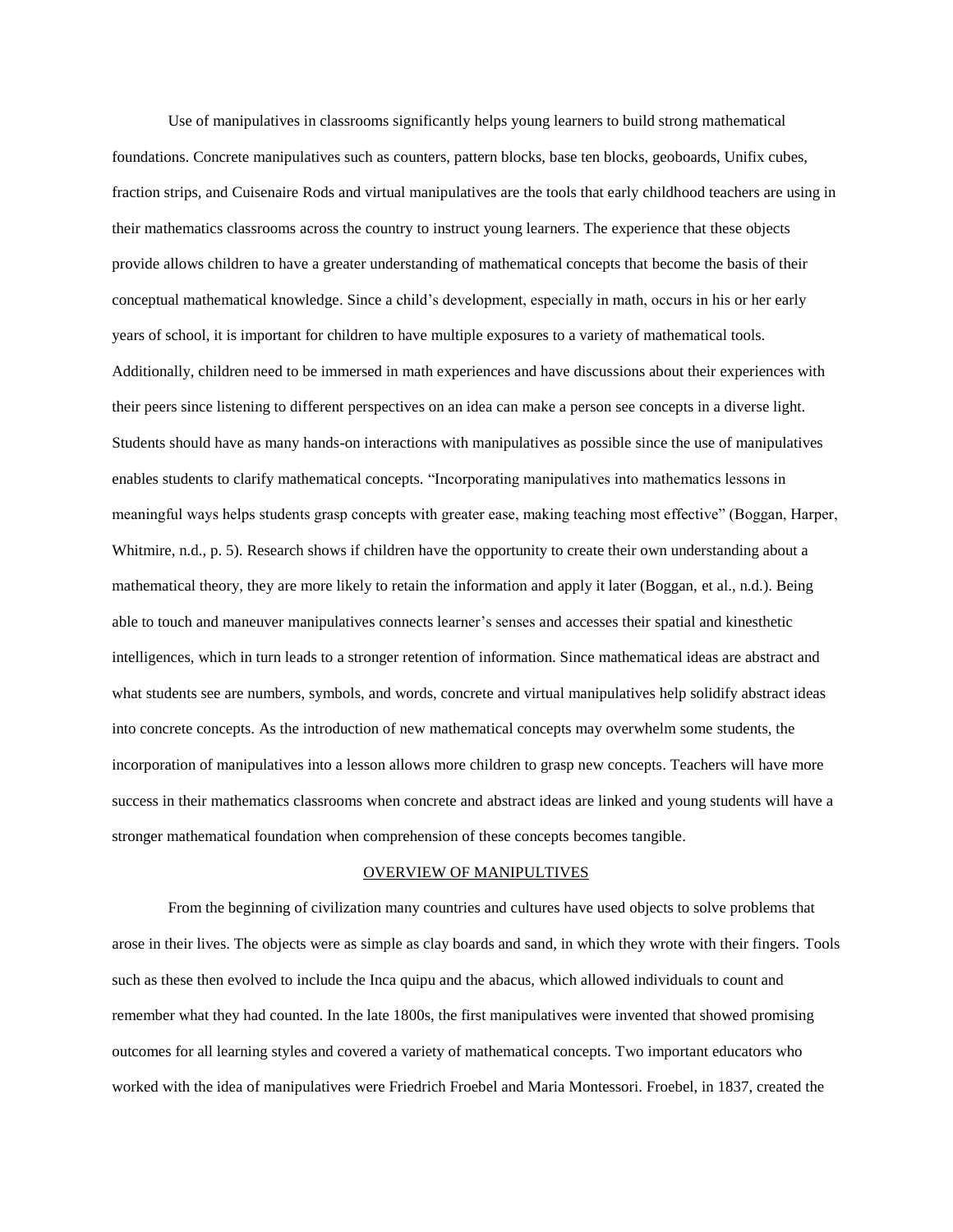world's first kindergarten and put together "Froebel Gifts," which were two different types of moveable blocks. Maria Montessori continued to work with manipulatives and constructed manipulatives which targeted fundamental elementary math concepts. Today, manipulatives are still widely used in math classrooms across the country and educators highly advocate their use. "In fact, the National Council of Teachers of Mathematics (NCTM) has recommended the use of manipulatives in teaching mathematical concepts at all grade levels" (Boggan, et al., n.d., p. 2).

The five objectives that correspond to the NCTM standards are problem solving, communicating, reasoning, connections, and estimation. When using manipulatives, the goal is to "foster children's concepts of numbers and operations, patterns, geometry, measurement, data analysis, problem solving, reasoning, connections, and representations" (Boggan, et al., n.d., p. 3). Not only is the use of manipulatives supported by educational theory, but extensive research has been done on the topic, as well. Many students struggle with abstract reasoning. The use of manipulatives helps clarify these difficult concepts. A connection can be made from a mathematical idea to the input of knowledge in the brain. Boggan, Harper, and Whitmire (n.d.) conducted research that showed "mathematical achievement increases when manipulatives are put to good use and they improve children's long and short term retention of math" (p. 4). Tangible examples in any subject area will improve understanding of specific concepts or ideas. However, the use of manipulatives has to be in conjunction with a problem being solved. If the two processes are separate events, meaning is lost and no connection is made by students. Teacher support is vital in this case because teachers need to know when, why, and how to use manipulatives in the classroom in the most effective ways. They must also have strong content knowledge so that they are able to address questions when teachable moments occur. Utilizing these concrete objects merely because a teacher thinks he or she should does not benefit students. Children will see more success in their math classes if they have the opportunity to take advantage of proper manipulative use and if the tools furnished have been properly scaffolded for their ability levels. All students at any age will benefit from the use of manipulatives especially English Language Learners, low ability students, students with learning disabilities, etc.

#### THEORY SUPPORTING USE OF MANIPULATIVES

Since it is the goal of mathematics educators to facilitate concrete understanding of mathematical concepts in their students, teachers must follow a specific order of events in order for students to grasp and retain concepts.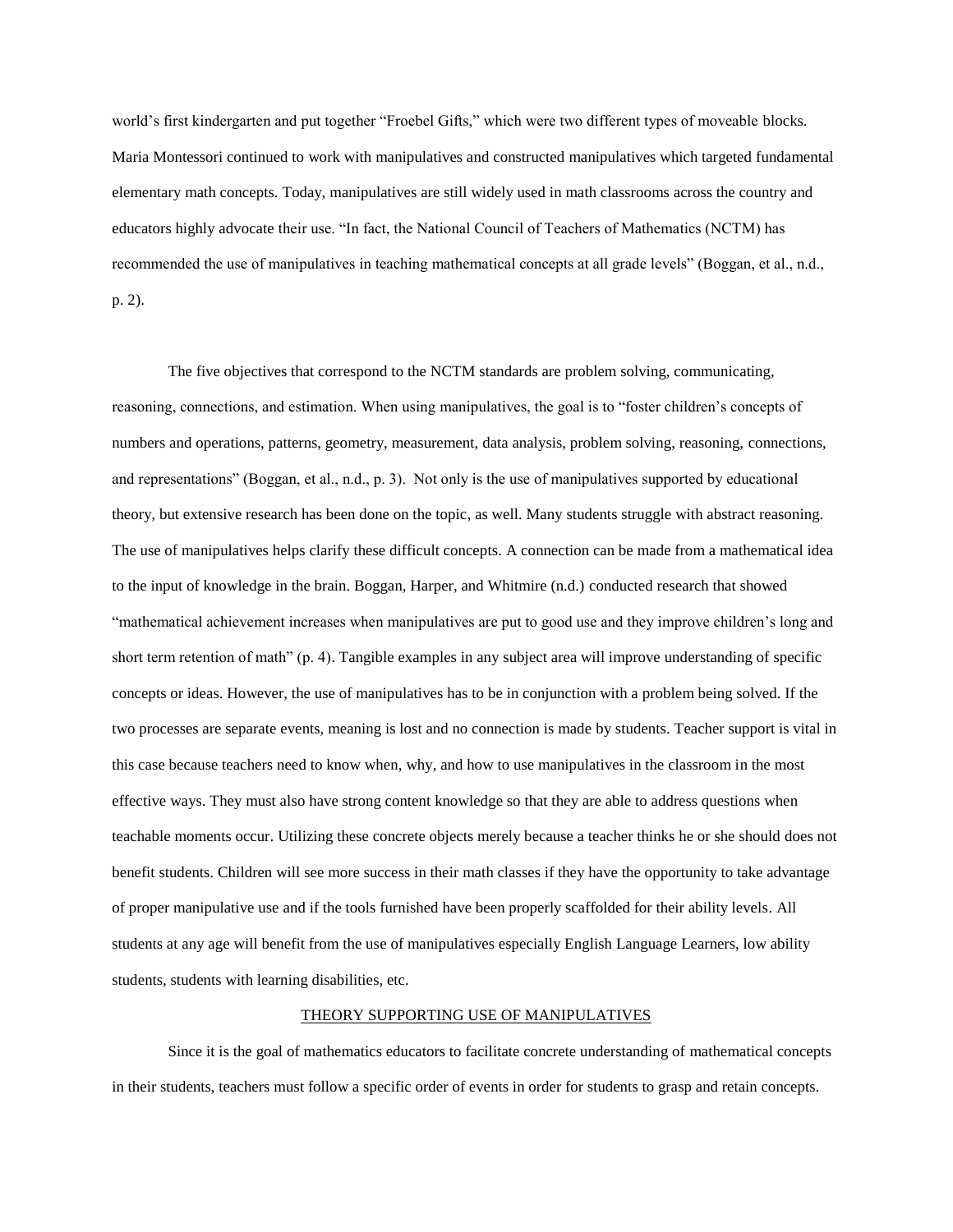Friedrich Frobel first recognized this need for order in his "series of Gifts and Occupations [which] were designed as part of a systematic method for children to learn through play" (Hewitt, 2001, pg.9). In 1973, Bruner observed children using concrete manipulatives and realized that there is a process by which students develop their knowledge of mathematical concepts. Young learners utilize concrete manipulatives through examples shown by the teacher, move towards drawn pictures of the concept and written explanation, and finally encompass the concept through a mental representation which locks in abstract thought. (Kosko and Wilkins, 2010, p. 79) This sequential order of events is significant to children's learning processes. According to Kosko and Wilkins (2010), "the last forms of representations are identified as critical for linking informal mathematical knowledge to abstract representations and understandings" (p. 80-81). The use of language through verbal and written forms takes the learner's understanding of the concept from informal to formal knowledge. Concrete manipulatives create a basis of understanding for children. Futhermore, virtual manipulatives can deepen or further this knowledge by giving students a different perspective with which to work and in doing so, understanding is created and stored for future reference.

Teachers who implement manipulatives in their mathematics lessons create constructivist based classrooms. Constructivist theory which involves top-down or student centered-processing of information is a theory in which children construct their own knowledge through interaction with the world around them. In constructivist based mathematical classrooms, "Mathematical ideas cannot be 'poured into' a passive learner. Children must be mentally active for learning to take place. In classrooms children must be encouraged to wrestle with new ideas, to work at fitting them into existing networks, and to challenge their own ideas and those of others" (Van de Walle 23). As children are given concrete manipulatives with which they can interact, they build new schema by making connections between old and new experiences. This schema combined with a teacher's carefully scaffolded lessons should be targeted toward students' zone of proximal development (ZPD). This zone of proximal development which was defined by Vygotsky as "those functions that have not yet matured but are in the process of maturation (86)" can be accessed through orientation to tangible objects such as manipulatives. Consequentially, manipulatives help bridge the gap between concrete and abstract mathematical ideas while helping young learners to mature in their mathematical knowledge.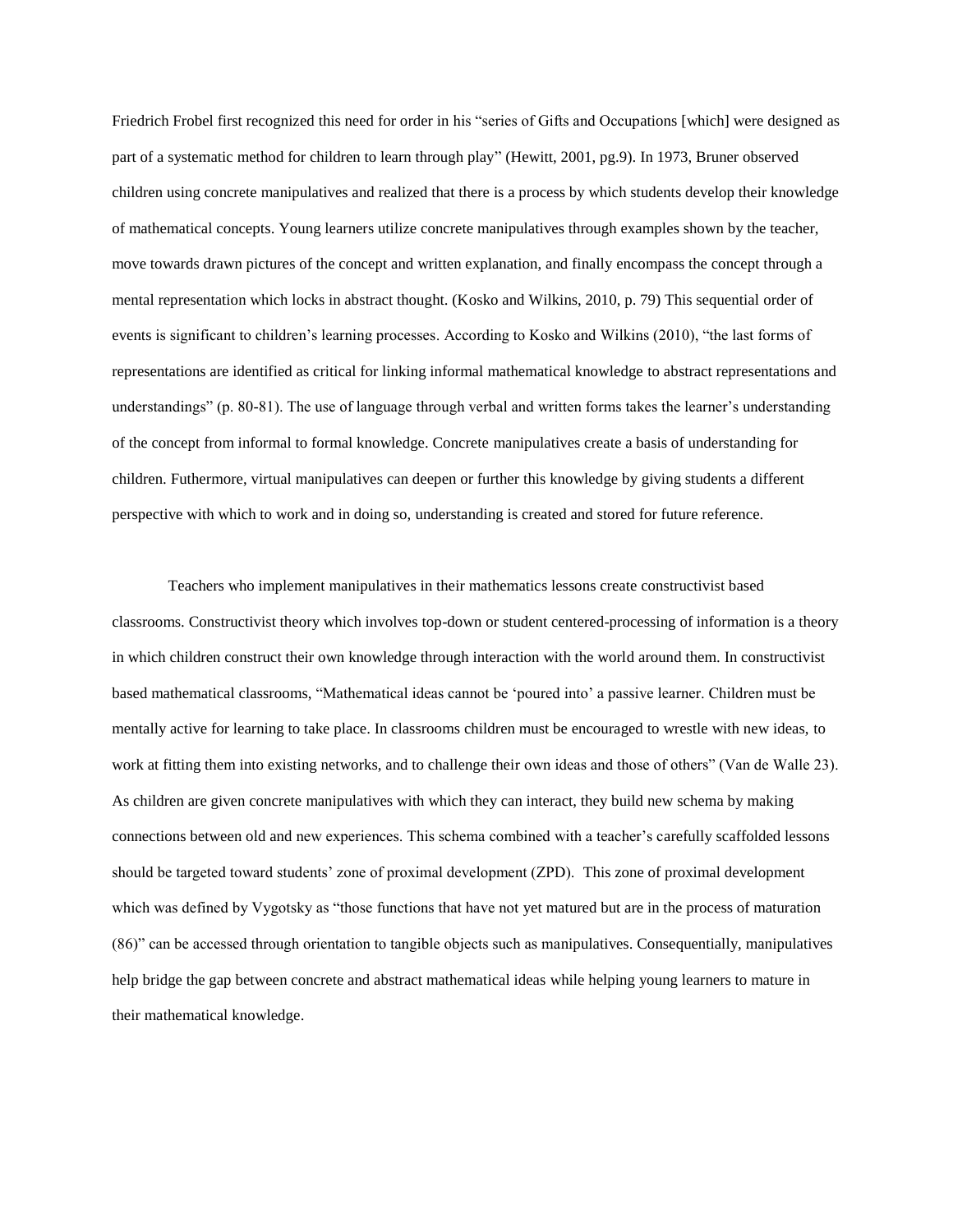Since the use of manipulatives is essential to comprehension of mathematical concepts, the earlier educators begin to use these objects, the stronger a students' knowledge base will become. The key to implementing these new objects into early childhood classrooms is giving students time to explore these new "toys" because "through play the child achieves a functional definition of concepts or objects" (Vygotsky 99). This type of exploration commonly referred to as play is developmentally appropriate for students of this age bracket. Friedrich Frobel, like Vygotsky, believed that "Through engaging with the world, understanding unfolds" (Smith 2011) and therefore through play, children make sense of the world and their place in it. Hence, children need time to play as time is important for exploration of objects given to them. The more students become comfortable with the options available to them, the more questions they will ask of each other and of the teacher. This critical discourse is an important component which must not be overlooked. Of course, some precautions must be taken when using concrete manipulatives as children may only think of objects such as geoboards and rubber bands as toys. Proper introduction of said toys by teachers is key. Teacher modeling allows students to physically see how and what to do with each manipulative. According to Durmus and Karakirik (2002), "lessons involving manipulative materials…will produce greater mathematical achievement than will lessons in which manipulative materials are not used" (p. 120). Careful planning and active teacher supervision of manipulatives is vital for the success of lessons. Furthermore, when students have multiple opportunities to interact with manipulatives as lessons progress and deepen, fundamental knowledge will be acquired.

#### IMPORTANCE OF DISCOURSE WHEN USING MANIPULATIVES

Additionally, communication facilitated through cooperative learning strengthens knowledge gained through the use of manipulatives. When paired with classroom discourse, mathematical tools are highly effective. "Social constructivism maintains that students can better build their knowledge when it is embedded in a social context. Thus, the interaction between teacher and students is enhanced when it involves a broader community of learners--that is, students working together. Students help one another create richer meanings for new mathematical content" (Stiff 2001). According to Lappan and Schram, "classroom discourse influences students' reasoning, problem solving competence, self-confidence, and social skills acquisition" (Varol and Farran, 2006, p. 383). In a study done by Moyer, (2001) discussion was a part of manipulative use and said to be an important part if manipulatives were to be effective. Research done by Moch (2001) showed that "manipulatives were used only 18 hours in seven weeks and improved test scores by an average of ten percentage points" (Kosko and Wilkins, 2010,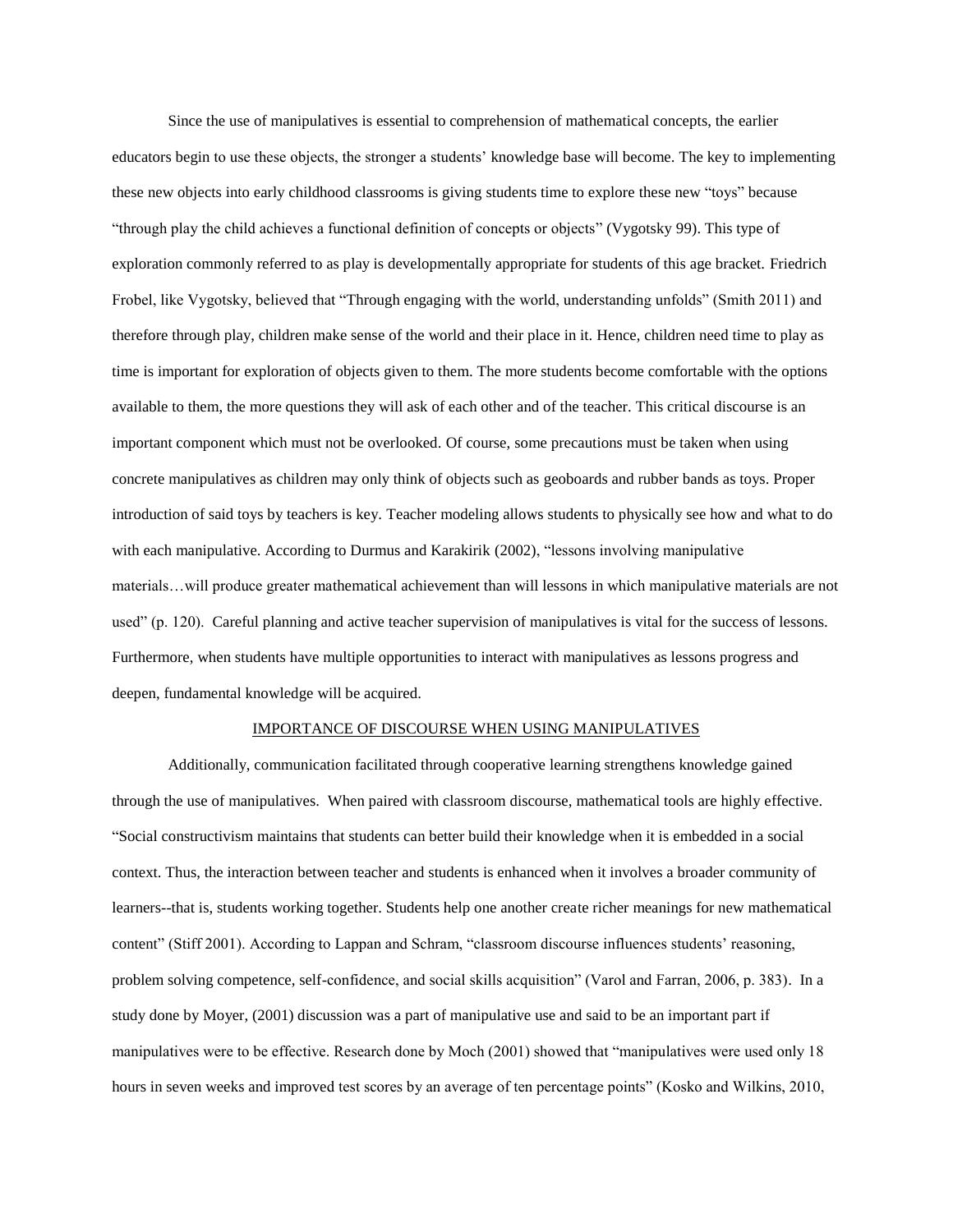p. 82). Students had to summarize their thoughts through writing and discussion which occurred at some point in the lesson. Stein and Bovalino (2001) concluded that group and paired discussion along with writing was "linked" to the use of manipulatives. NCTM (2000) and Kenney (2005) wrote books inferring that the examples of students' written explanations and pictures in their texts lead to this goal of abstract thinking. Furthermore, Moch and Moyer concluded that "language is viewed as the key to making the leap to abstract understanding of a concept" (Kosko and Wilkins, 2010, p. 83) which illustrates how the two are linked.

#### CONCRETE MANIPULATIVES

An example of how to use mathematical manipulatives was cited by Rosen and Hoffman in their creation of a project about houses and homes for a first grade class. During this project, students were to be presented with a mixture of different manipulatives to gain experience with shapes. Use of manipulatives would allow students to make appropriate connections between shapes and the houses or homes in which they lived. Throughout the project, students could participate in various activities including learning centers, writing prompts, and discussions to reinforce their learning. In one learning center, students could use blocks and art materials to construct three dimensional and square houses. Children could then draw what they had created. The drawings would help connect students' understanding of the relationship between two-dimensional and three-dimensional structures. In another learning center, students could sort three-dimensional manipulatives based on their forms and attributes and then write about why they put certain blocks into each group. The additional integration of writing would help with the discrimination of objects, sorting, and grouping objects in this learning center. A third learning center was also suggested in which children would use shape tracing stencils to create houses of shapes. This center would support their knowledge of two-dimensional drawings symbolizing three-dimensional buildings. This example of how to integrate concrete manipulatives into an early childhood classroom by Rosen and Hoffman clearly indicates that the use of concrete manipulatives is key to early understanding of mathematics.

#### VIRTUAL MANIPULATIVES

Another path that can be taken in the constructional of mathematical knowledge is through the use of virtual manipulatives in the mathematics classroom. The National Council for Teacher of Mathematics in its Statement of Beliefs (2012) says that, "The widespread impact of technology on nearly every aspect of our lives requires changes in the content and nature of school mathematics programs. In keeping with these changes, students should be able to use calculators and computers to investigate mathematical concepts and increase their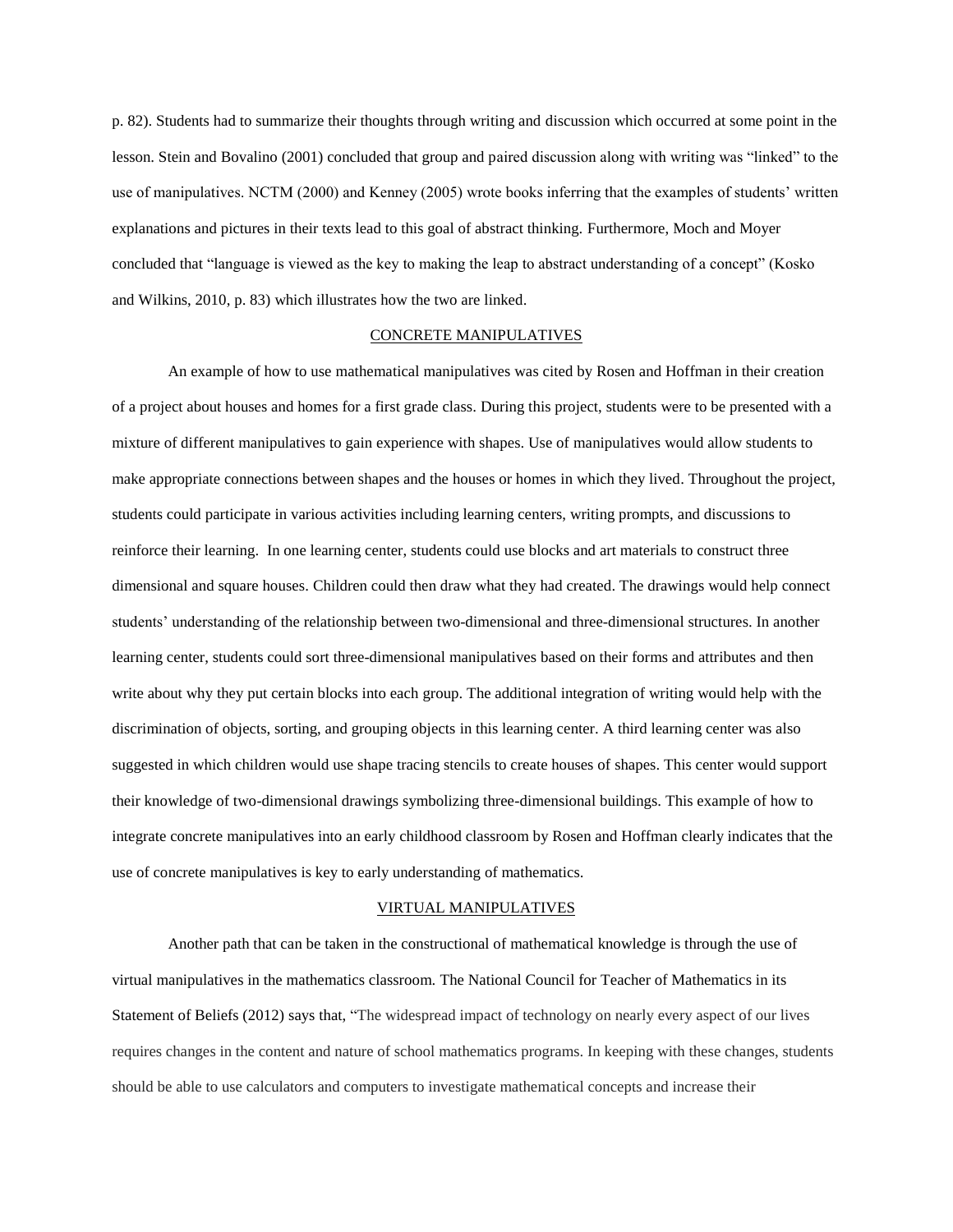mathematical understanding." Virtual manipulatives which are defined as "an interactive, Web-based virtual representation of a dynamic object that presents opportunities for constructing mathematical knowledge (Bolyard, Moyer and Spikell, 2002, pg. 373) fulfill this essential belief. Virtual manipulatives can function similarly to concrete manipulatives because the computer mouse works as an extension of a student's hand. Yet, they can be used for whole class, small group, or individual practice. Teachers can use virtual manipulatives when teaching a whole class lesson in conjunction with a smart board. They can differentiate instruction and target students' needs and ability levels through customizing access to various virtual manipulatives. Furthermore, virtual manipulatives appeal to students as they are a fun, engaging  $21<sup>st</sup>$  century learning tool. Websites, like Utah State University's National Library of Virtual Manipulatives (http://nlvm.usu.edu/) and McGraw Hill Virtual Manipulatives (http://www.glencoe.com/sites/common\_assets/mathematics/ebook\_assets/vmf/VMF-Interface.html) offer an array of virtual manipulatives with which students can interact. Additionally, Illuminations (http://illuminations.nctm.org/), created by the National Council for Teacher of Mathematics, offers standards- based digital resources .Websites such as these focus on a variety of mathematical areas such as number operations, geometry, and probability, are available for kindergarten through twelfth grade. Finally, as many virtual manipulative websites are free and easy to access, students can continue their learning at home on their homes computers.

Virtual and concrete manipulatives expand young students' knowledge of key math concepts in similar ways. Each one is just a different approach to teaching math; both are beneficial for diverse learners. In Rosen and Hoffman's project, students could additionally work together at computers. They could use computers to sort virtual blocks and then discuss their exploration of these concepts on the computer with a partner. During an activity such as this, an array of pattern blocks would be presented on the screen and students would have to come up with one specific answer. The answer a computer generated would be different from the numerous sorting options working with concrete manipulatives would produce. As children cooperated with each other, the opportunity to integrate math and language arts would arise. Students would be able to talk about their reasoning behind their answers and could include written statements and support for their answers. Additionally, another beneficial feature of virtual manipulatives is that students can check their answers at any time and as many times as they want. Websites will automatically remove incorrect part(s) and students can try again. This feature assists students in seeing what they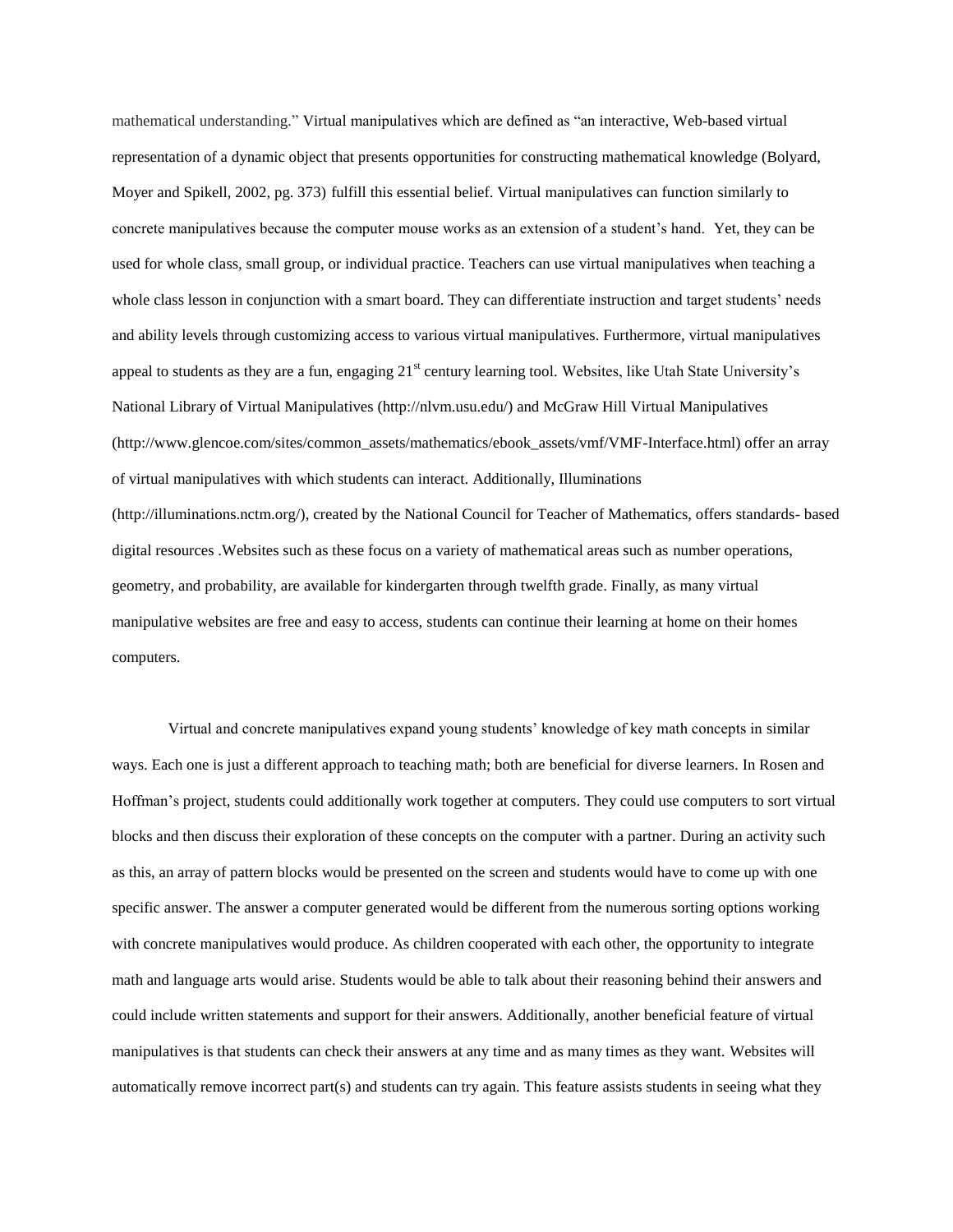did wrong, and, through this, an understanding is formed. Young children have the opportunity to further their learning with virtual manipulatives because there is a larger "range" of problems available than with the use of concrete manipulatives. Virtual manipulatives have a wider variety of mathematical components so success and understanding can be furthered.

Indeed, the pairing of concrete and virtual manipulatives shows more progress in mathematical understanding and application than either one by itself. "NCTM's 2008 position statement states that technology is an essential tool for learning mathematics in the twenty-first century" (Rosen and Hoffman, 2009, p. 32). When teaching young students today, an educator cannot and should not teach only one way to one type of student. Using both kinds of manipulatives conveys the same mathematical concepts using an assortment of methods. If teachers are worried about their students being less engaged with virtual manipulatives, they should not be. According to Durmus and Karakirik (2006), "virtual manipulatives enable as much engagement as physical manipulatives do since they are actual models of physical manipulatives" (p. 121). This interactive option allows children to ask questions, make connections with mathematical concepts, and communicate with their peers, while getting immediate feedback. This immediate feedback forces students to reflect on their answers and as to why they were correct or incorrect. Since virtual manipulatives are not physical objects, learners must think in a more abstract way. Use of the computer increases students' technological knowledge and since we live in a technologically driven society, it is important that students become proficient in this type of abstract thinking. Virtual manipulatives which can be as diverse as those who use them are very promising when used in the proper way. Since no child should be limited by his or her classroom environment, virtual manipulatives furnish an entirely new world for children to explore. Furthermore, this world can continue afterschool with the use of a home computer. Teachers can explain to parents how these virtual tools function and students can then continue their learning at home.

#### CURRENT CLASSROOM APPLICATION

In a 2011 survey which the authors of this article conducted of kindergarten, first grade and second grade elementary school educators, teachers showed that they use a multitude of concrete manipulatives and are beginning to incorporate virtual manipulatives into their mathematics lessons. In a class of 20-25 students where the teacher spends 30-45 minutes per day on mathematics instruction, teachers showed that they begin their mathematics lessons with Direct Instruction, move to Guided Practice and conclude their lessons with Independent Practice. Of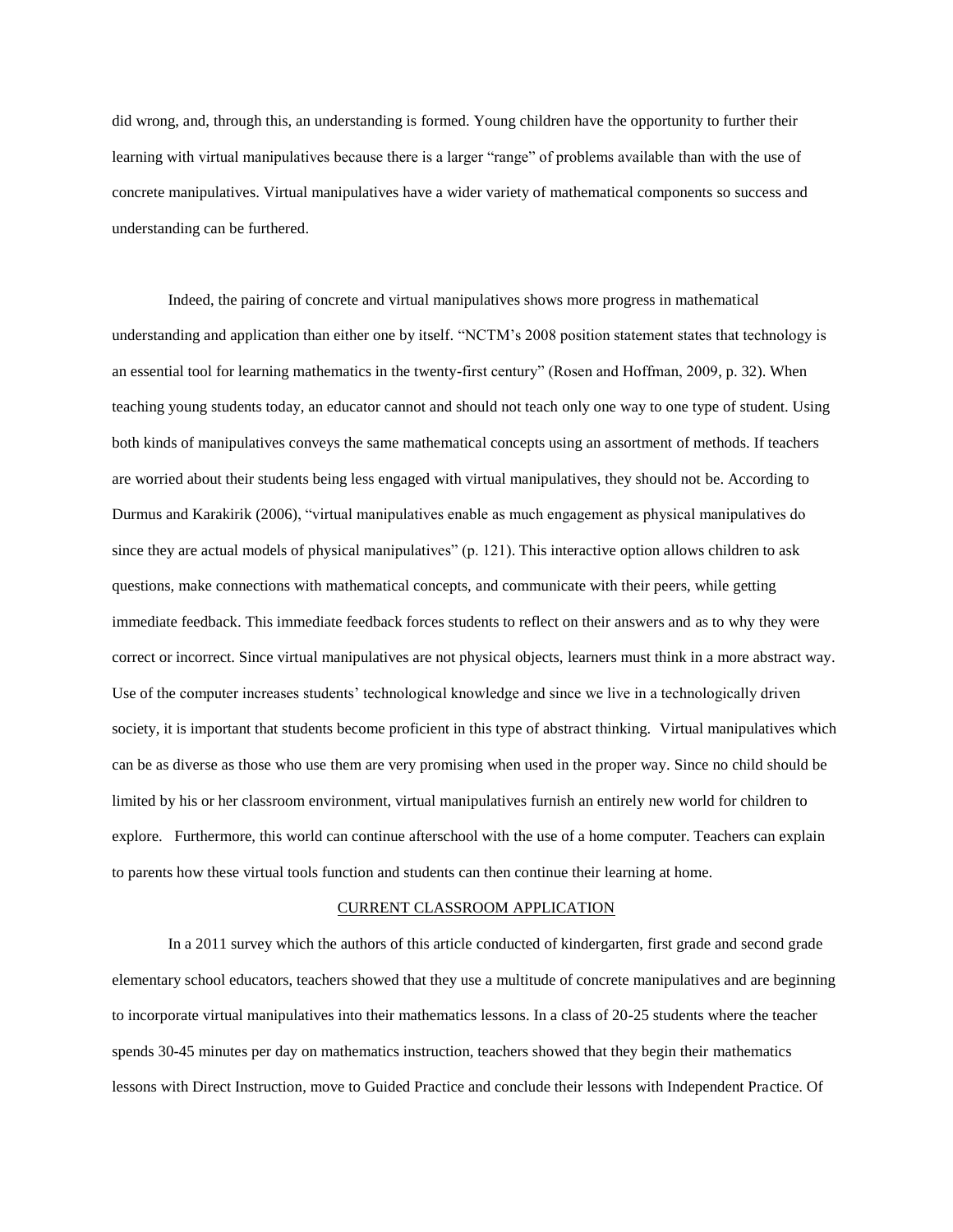this time, an average of 30 minutes is spent using manipulatives. Concrete manipulatives that are used include but are not limited to base ten blocks and base ten mats, affix cubes, money, rulers, counters, and a variety of learning centers. Popular virtual mathematics websites teachers who answered this survey are using include Harcourt Mathematics and Starfall Mathematics. One hundred percent positive response to the question as to whether teachers use manipulatives in their classroom indicates that educators commonly believe that young children need manipulatives in order to grasp mathematical concepts. Furthermore, a positive response to the question regarding use of virtual manipulatives in the classroom shows that educators value this type activity and find worth in their content. Conclusions drawn from this survey show that educators understand the need for students to be given designated time to work with manipulatives in order to further their comprehension of mathematical knowledge. Furthermore, teachers believe that when direct instruction is followed by guided practice and concludes with independent practice, a student grasp of concepts is greatly amplified.

#### **CONCLUSION**

The use of manipulatives is an essential key to teaching mathematics to young children. Mathematical tasks need to be appropriate for the grade level being taught. According to Hiebert and colleagues, "a meaningful task encourages reflection and communication to build mathematical understanding by enabling children to use skills and knowledge they already possess" (Varol and Farran, 2006). The earlier you start introducing concrete mathematics to a child, the higher the child's mathematical competence will be. Educators who understand their students' proficiency levels when teaching mathematics can scaffold material appropriately. To do so, they need to understand how and why their students think the way they do. Student- centered mathematics instruction is critical to mathematical knowledge attainment in young learners, therefore educators should work to create a mathematically rich environment in which students examine ideas critically, solve problems and openly share their ideas. Teachers who effectively implement concrete and virtual manipulatives into their classrooms can positively affect their young learners' mathematical competence. The benefits are endless when using manipulatives in the classroom, whether they are concrete or virtual. Use of these materials heightens learning experiences for all students, helps bridge the gap between the concrete and abstract and finally, helps foster life-long learning in inquisitive young learners.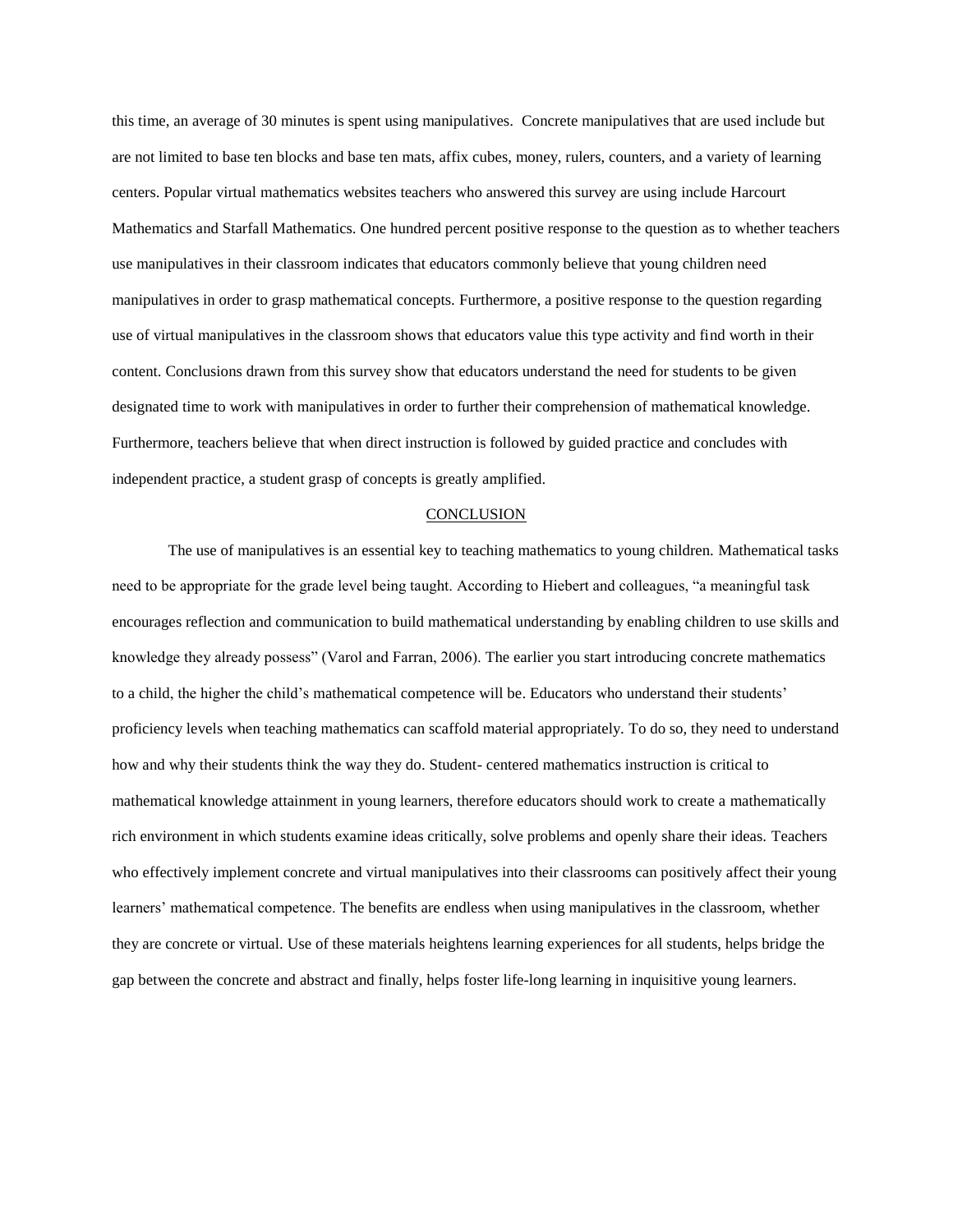### References

- Boggan, M, Harper, S, & Whitmire, A. (n.d.). Using manipulatives to teach e le mentary mathematics. *Journal of Instructional Pedagogies*, 1-6, Retrieved from http://www.aabri.com/manuscripts/10451.pdf
- Bolyard, J., Moyer, P. & Spikell, M. (2002). What are Virtual Manipulatives? Teaching Children Mathematics, 372-377, Retrieved from http://www.nctm.org/publications/article.aspx?id=21279
- Clements, D.H., & Sarama, J. (2008). Focal points- pre-k to kindergarten. *T e a c h i n g C h i l d r e n M a t h e m a t i c s*, *1 4* ( 6 ) , 3 6 1 - 3 6 5 .
- Durmus, S, & Karakirik, E. (2006). Virtual manipulatives in mathematics education: A theoretical framework. The Turkish Online Journal of Educational Technology, 5(1), 117-123, Retrieved from http://web.ebscohost.com/ehost/pdfviewer/pdfviewer?vid=2&hid=17&sid=c5e4 5 2 5 e - a e 6 c - 4 b 1 9 - b c 4 b - [c a 8 8 2 3 b 5 b d 1 5 % 4 0 s e s s i o n m g r 1 1](http://web.ebscohost.com/ehost/pdfviewer/pdfviewer?vid=2&hid=17&sid=c5e4525e-ae6c-4b19-bc4b-ca8823b5bd15%40sessionmgr11)
- Hewitt, K. (2001) Blocks as a Tool for Learning: Historical and Contemporary Perspectives. *Young Children*, Retrieved from http://www.naeyc.org/files/yc/file/Hewitt0101.pdf
- Kosko, K.W., & Wilkins, J.L. (2010). Mathematical communication and its relation to the frequency of manipulative use. International Electronic *Journal of Mathematics Education, 5(2), 79-90, Retrieved from* http://web.ebscohost.com/ehost/pdfviewer/pdfviewer?vid=13&hid=17&sid=4c5 d f 2 3 5 - 1 c 1 f - 4 5 0 b - 9 c a 9 - [0 0 d 8 c b 8 7 6 2 7 a % 4 0 s e s s i o n m g r 1 0](http://web.ebscohost.com/ehost/pdfviewer/pdfviewer?vid=13&hid=17&sid=4c5df235-1c1f-450b-9ca9-00d8cb87627a%40sessionmgr10)
- NCTM. (2012). Statement of Beliefs. Retrieved from http://www.nctm.org/beliefs.aspx
- Rosen, D, & Hoffman, J. (2009). Integrating concrete and virtual manipulatives in early childhood mathematics. *Young Children*, 64(3), 26-32, Retrieved from http://web.ebscohost.com/ehost/pdfviewer/pdfviewer?vid=2&hid=17&sid=43fa e d 8 c - 8 7 e 8 - 4 6 d d - 9 a f e - [7 5 e f 1 8 a b 0 0 7 7 % 4 0 s e s s i o n m g r 1 5](http://web.ebscohost.com/ehost/pdfviewer/pdfviewer?vid=2&hid=17&sid=43faed8c-87e8-46dd-9afe-75ef18ab0077%40sessionmgr15)
- Smith, M. (2011). *Fredrich Frobel*. Retrieved from http://www.infed.org/thinkers/et-froeb.htm
- Stiff, L.V. (2001). *Constructivist Mathematics and Unicorns*. Retrieved from http://www.nctm.org/about/content.aspx?id=1238
- Van de Walle, J. (2007). *Elementary and middle school mathematics: Teaching* developmentally.  $6^{\text{th}}$  Ed. Boston, MA: Pearson Education, Inc.